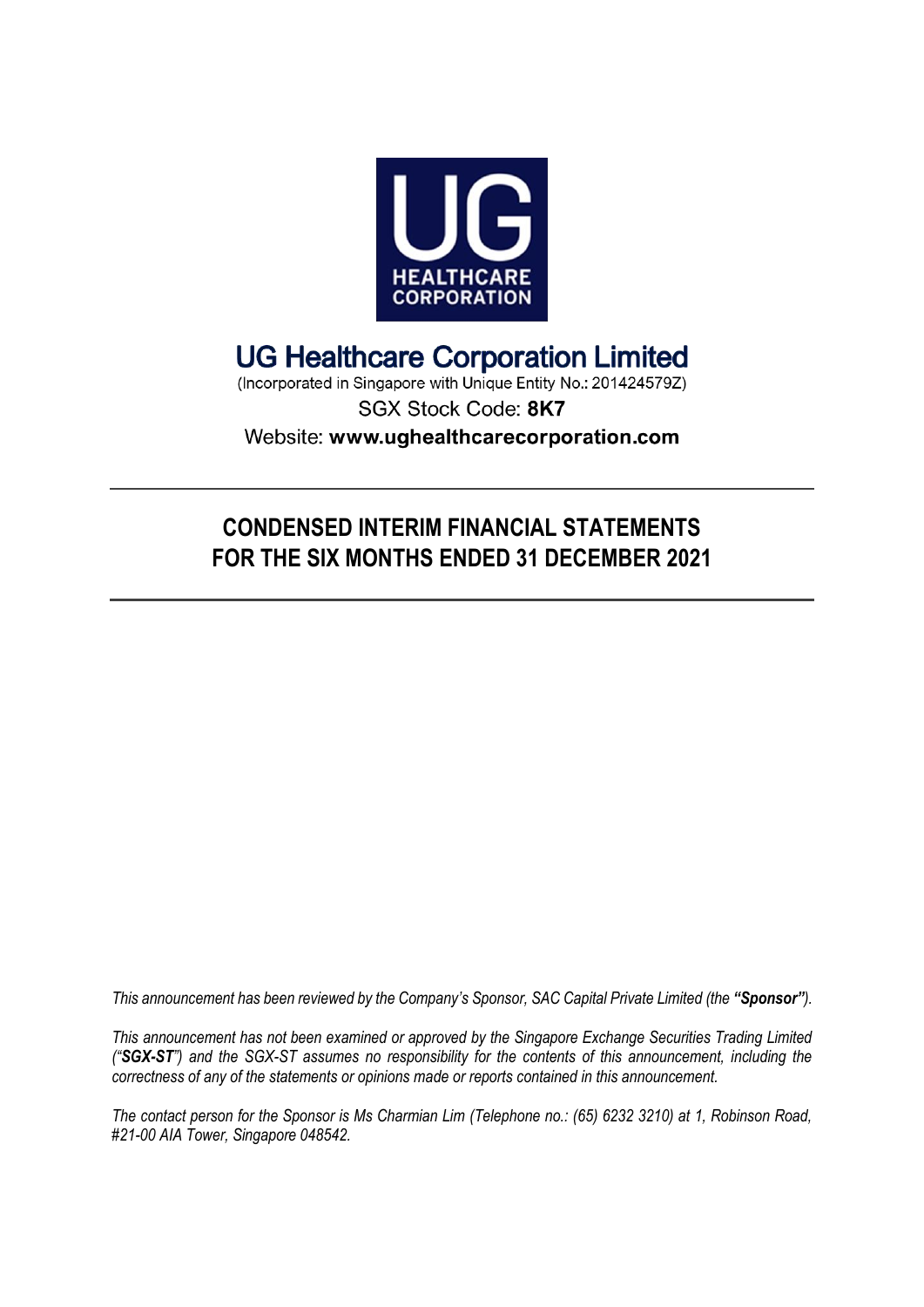

### **Table of contents Page**

| А. | Condensed interim consolidated statement of profit or loss and other comprehensive income | 3  |
|----|-------------------------------------------------------------------------------------------|----|
| Β. | Condensed interim statements of financial position                                        | 4  |
| C. | Condensed interim statements of changes in equity                                         | 5  |
| D. | Condensed interim consolidated statement of cash flows                                    |    |
| Е. | Notes to the condensed interim consolidated financial statements                          | 8  |
| F. | Other information required by Catalist Rules Appendix 7C                                  | 14 |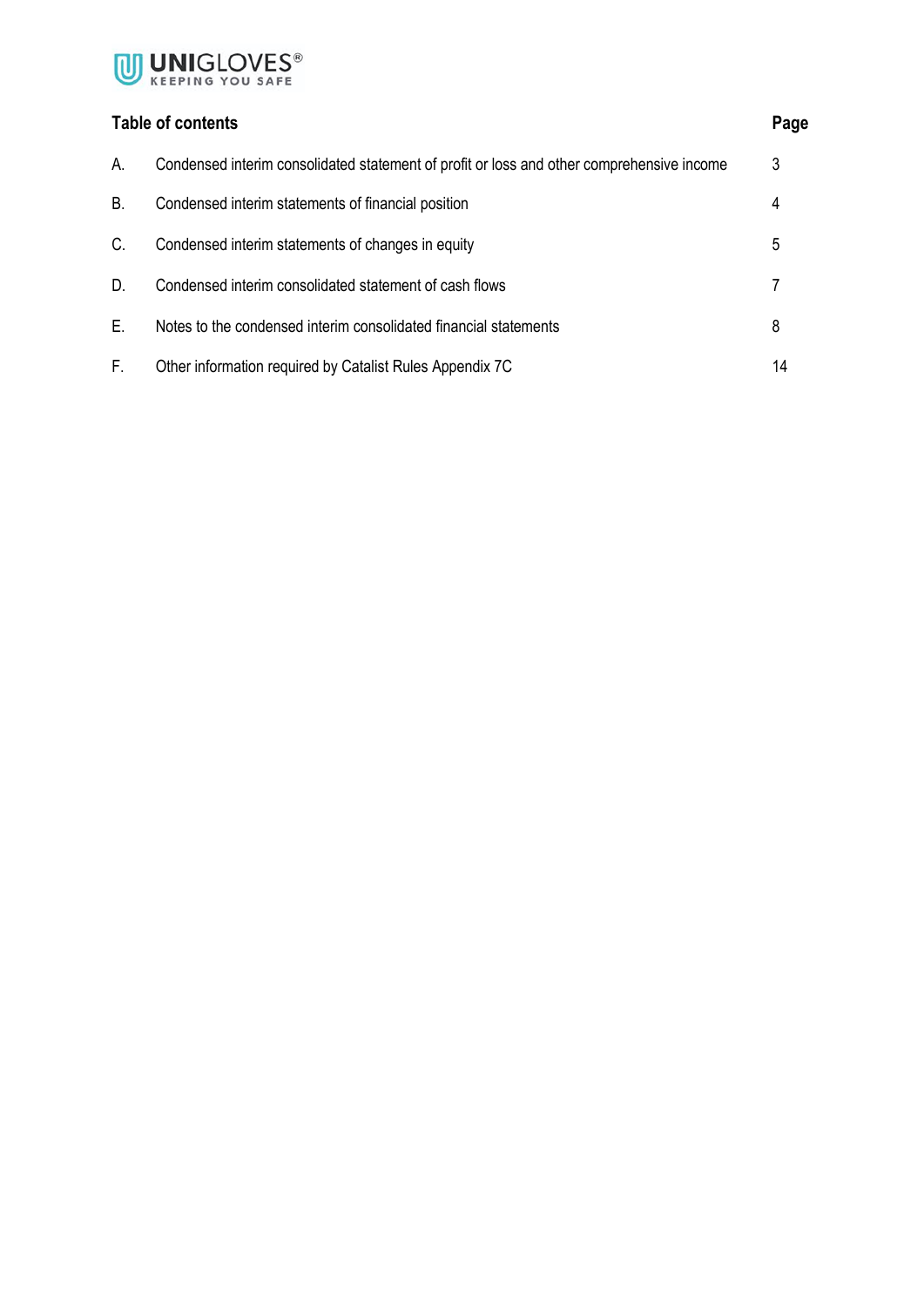

### **A. Condensed interim consolidated statement of profit or loss and other comprehensive income**

|                                                                                                   | <b>Note</b>                        | Six months ended                          |                                          |                                 |
|---------------------------------------------------------------------------------------------------|------------------------------------|-------------------------------------------|------------------------------------------|---------------------------------|
|                                                                                                   |                                    | 31-Dec-21<br><b>1H FY22</b><br>S\$'000    | 31-Dec-20<br><b>1H FY21</b><br>S\$'000   | Increase/<br>(Decrease)<br>$\%$ |
| Revenue<br>Cost of sales                                                                          | 4                                  | 117,278<br>(72, 728)                      | 159,417<br>(60, 189)                     | (26.4)<br>20.8                  |
| Gross profit                                                                                      |                                    | 44,550                                    | 99,228                                   | (55.1)                          |
| Other income                                                                                      |                                    | 186                                       | 167                                      | 11.4                            |
|                                                                                                   |                                    | 44,736                                    | 99,395                                   | (55.0)                          |
| Marketing and distribution expenses<br>Administrative expenses<br>Other expenses<br>Finance costs |                                    | (4,075)<br>(12, 460)<br>(1, 335)<br>(428) | (3,610)<br>(13, 476)<br>(1,683)<br>(377) | 12.9<br>(7.5)<br>(20.7)<br>13.5 |
| Share of (loss)/profits from equity-accounted for associates                                      |                                    | (527)                                     | 1,800                                    | N.M.                            |
| Profit before income tax<br>Income tax expense                                                    | $\boldsymbol{6}$<br>$\overline{7}$ | 25,911<br>(5,855)                         | 82,049<br>(20, 921)                      | (68.4)<br>(72.0)                |
| Profit for the period                                                                             |                                    | 20,056                                    | 61,128                                   | (67.2)                          |
| Other comprehensive (loss)/income/:<br>Exchange differences on translating foreign operations     |                                    | (1,024)                                   | 1,861                                    | N.M.                            |
| Total comprehensive<br>income for the period                                                      |                                    | 19,032                                    | 62,989                                   | (69.8)                          |
| Profit/(loss) attributable to:                                                                    |                                    |                                           |                                          |                                 |
| Owners of the Company<br>Non-controlling interests                                                |                                    | 21,246<br>(1, 190)<br>20,056              | 54,939<br>6,189<br>61,128                | (61.3)<br>N.M.<br>(67.2)        |
| Total comprehensive income/(loss)<br>attributable to:                                             |                                    |                                           |                                          |                                 |
| Owners of the Company<br>Non-controlling interests                                                |                                    | 21,203<br>(2, 171)                        | 56,567<br>6,422                          | (62.5)<br>N.M.                  |
|                                                                                                   |                                    | 19,032                                    | 62,989                                   | (69.8)                          |
| Earnings per share attributable to owners of the Company (cents)<br>Basic                         | 9                                  | 3.45                                      | 9.05                                     |                                 |
| Diluted                                                                                           |                                    | 3.45                                      | 9.05                                     |                                 |

*N.M. – not meaningful*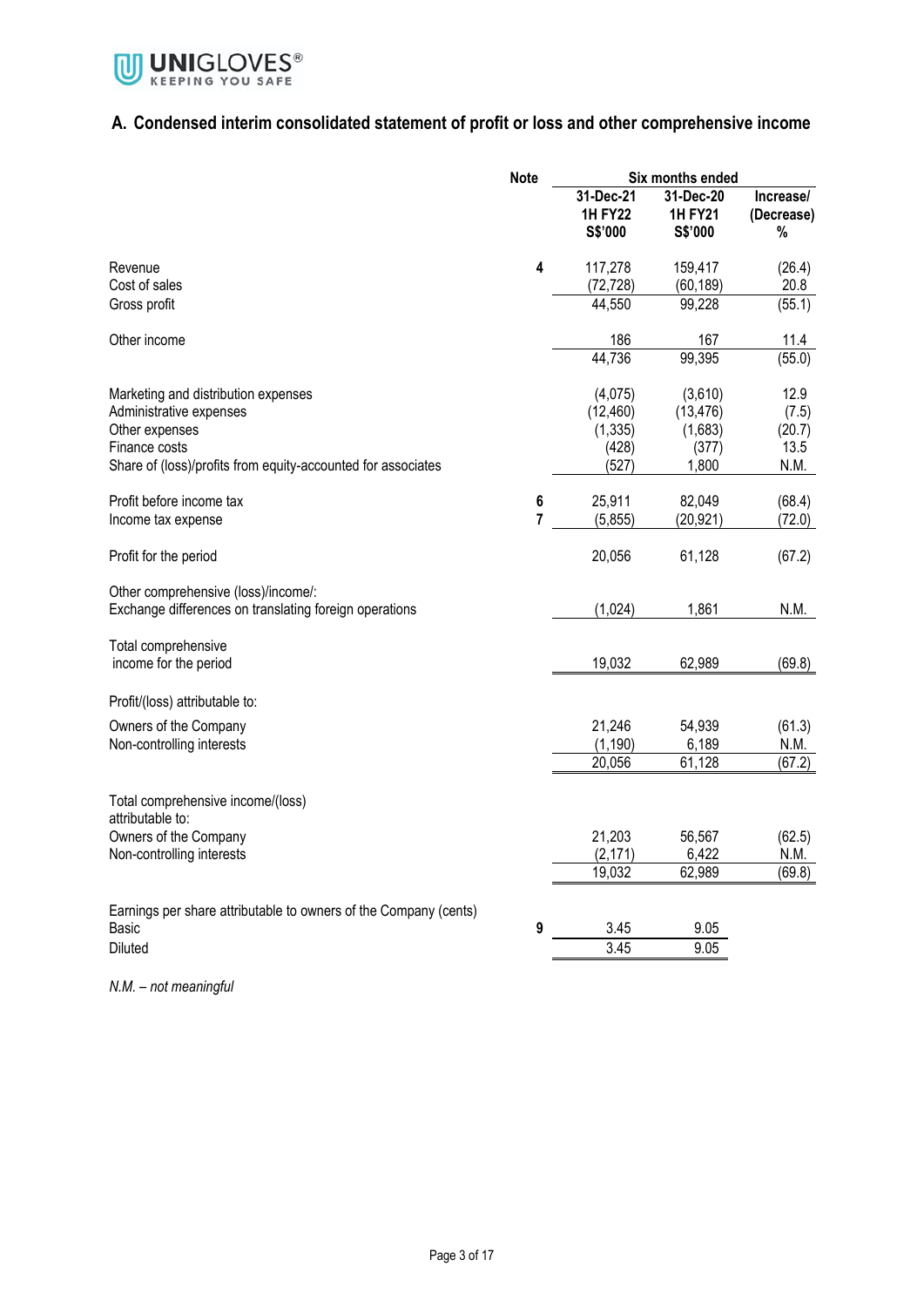

## **B. Condensed interim statements of financial position**

|                                          | <b>Note</b> | Group                |                      | Company              |                      |
|------------------------------------------|-------------|----------------------|----------------------|----------------------|----------------------|
|                                          |             | 31-Dec-21<br>S\$'000 | 30-Jun-21<br>S\$'000 | 31-Dec-21<br>S\$'000 | 30-Jun-21<br>S\$'000 |
| <b>ASSETS</b>                            |             |                      |                      |                      |                      |
| <b>Non-current assets</b>                |             |                      |                      |                      |                      |
| Subsidiaries                             |             |                      |                      | 54,621               | 54,621               |
| Associates                               |             | 6,668                | 7,678                |                      |                      |
| Property, plant and equipment            | 12          | 55,940               | 49,094               |                      |                      |
| Intangible assets                        | 11          | 377                  | 263                  |                      |                      |
| Deferred tax assets                      |             | 4,366                | 9,768                |                      |                      |
| <b>Total non-current assets</b>          |             | 67,351               | 66,803               | 54,621               | 54,621               |
| <b>Current assets</b>                    |             |                      |                      |                      |                      |
| Inventories                              |             | 57,917               | 72,408               |                      |                      |
| Amount due from subsidiaries             |             |                      |                      | 51,358               | 51,619               |
| Trade and other receivables              |             | 45,110               | 60,635               | 341                  | 317                  |
| Derivative financial assets              |             | 397                  |                      |                      |                      |
| Cash and bank balances                   |             | 85,809               | 68,441               | 4,177                | 11,446               |
| <b>Total current assets</b>              |             | 189,233              | 201,484              | 55,876               | 63,382               |
| Total assets                             |             | 256,584              | 268,287              | 110,497              | 118,003              |
| <b>EQUITY AND LIABILITIES</b>            |             |                      |                      |                      |                      |
| <b>Equity</b>                            |             |                      |                      |                      |                      |
| Share capital                            | 14          | 59,652               | 57,745               | 59,652               | 57,745               |
| Reserves                                 |             | (38, 949)            | (38,906)             |                      |                      |
| Retained earnings                        |             | 189,925              | 171,797              | 48,823               | 53,451               |
| Equity attributable to the owners of the |             |                      |                      |                      |                      |
| Company                                  |             | 210,628              | 190,636              | 108,475              | 111,196              |
| Non-controlling interests                |             | 1,953                | 4,124                |                      |                      |
| Total equity                             |             | 212,581              | 194.760              | 108,475              | 111,196              |
| <b>Non-current liabilities</b>           |             |                      |                      |                      |                      |
| Deferred tax liabilities                 |             | 4,682                | 4,524                |                      |                      |
| Lease liabilities                        |             | 719                  | 749                  |                      |                      |
| Bank borrowings                          | 13          | 6,089                | 5,303                |                      |                      |
| <b>Total non-current liabilities</b>     |             | 11,490               | 10,576               |                      |                      |
| <b>Current liabilities</b>               |             |                      |                      |                      |                      |
| Bank borrowings                          | 13          | 6,618                | 9,957                |                      |                      |
| Trade and other payables                 |             | 23,268               | 34,755               | 1,891                | 6,605                |
| Lease liabilities                        |             | 733                  | 734                  |                      |                      |
| Derivative financial liabilities         |             |                      | 312                  |                      |                      |
| Income tax liabilities                   |             | 1,894                | 17,193               | 131                  | 202                  |
| <b>Total current liabilities</b>         |             | 32,513               | 62,951               | 2,022                | 6,807                |
| <b>Total liabilities</b>                 |             | 44,003               | 73,527               | 2,022                | 6,807                |
| <b>Total equity and liabilities</b>      |             | 256,584              | 268,287              | 110.497              | 118,003              |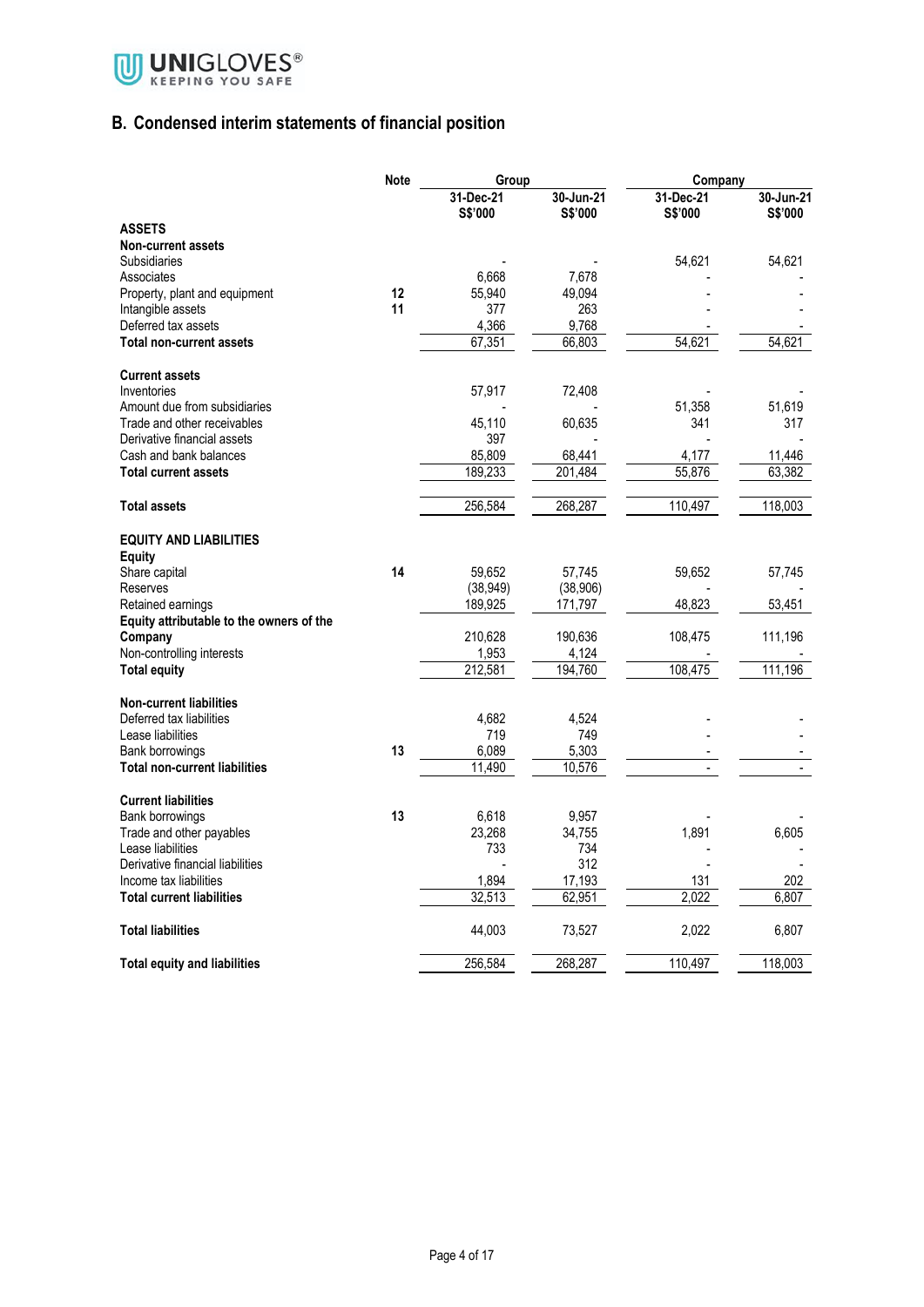

## **C. Condensed interim statements of changes in equity**

| Attributable to equity holders of the Company                       |                                    |                                                           |                               |                                                  |                                 |                  |                                             |                            |
|---------------------------------------------------------------------|------------------------------------|-----------------------------------------------------------|-------------------------------|--------------------------------------------------|---------------------------------|------------------|---------------------------------------------|----------------------------|
|                                                                     | <b>Share</b><br>capital<br>S\$'000 | Foreign<br>currency<br>translation<br>reserves<br>S\$'000 | Merger<br>reserves<br>S\$'000 | Share-<br>based<br>payment<br>reserve<br>S\$'000 | Retained<br>earnings<br>S\$'000 | Total<br>S\$'000 | Non-<br>controlling<br>interests<br>S\$'000 | Total<br>equity<br>S\$'000 |
| Balance as at 1 July<br>2021                                        | 57,745                             | (12,966)                                                  | (25, 940)                     | $\overline{a}$                                   | 171,797                         | 190,636          | 4,124                                       | 194,760                    |
| Profit for the period<br>Other comprehensive<br>(loss)/income       |                                    |                                                           |                               |                                                  | 21,246                          | 21,246           | (1, 190)                                    | 20,056                     |
| Exchange differences<br>on translating foreign<br>operations        |                                    | (43)                                                      |                               |                                                  |                                 | (43)             | (981)                                       | (1,024)                    |
| Total comprehensive<br>(loss)/income for the<br>period              |                                    | (43)                                                      |                               | $\overline{a}$                                   | 21,246                          | 21,203           | (2, 171)                                    | 19,032                     |
| Issuance of shares.<br>pursuant to scrip<br>dividend                | 1,907                              |                                                           |                               |                                                  |                                 | 1,907            |                                             | 1,907                      |
| Dividend                                                            |                                    |                                                           |                               |                                                  | (3, 118)                        | (3, 118)         |                                             | (3, 118)                   |
| Balance as at 31<br>December 2021                                   | 59,652                             | (13,009)                                                  | (25,940)                      |                                                  | 189,925                         | 210,628          | 1,953                                       | 212,581                    |
| Balance as at 1 July<br>2020                                        | 37,870                             | (15,032)                                                  | (25,940)                      | 180                                              | 55,143                          | 52,221           | 2,051                                       | 54,272                     |
| Profit for the period<br>Other comprehensive<br>income              | $\overline{\phantom{a}}$           | $\overline{a}$                                            | $\overline{\phantom{a}}$      | $\overline{a}$                                   | 54,939                          | 54,939           | 6,189                                       | 61,128                     |
| Exchange differences<br>on translating foreign<br>operations        |                                    | 1.628                                                     |                               |                                                  |                                 | 1,628            | 233                                         | 1,861                      |
| Total comprehensive<br>income for the period                        |                                    | 1,628                                                     |                               | ÷,                                               | 54,939                          | 56,567           | 6,422                                       | 62,989                     |
| Issuance of shares,<br>pursuant to placement<br>agreement           | 18,437                             |                                                           |                               |                                                  |                                 | 18,437           |                                             | 18,437                     |
| Issuance of shares.<br>pursuant to exercise of<br>share options     | 415                                |                                                           |                               | (161)                                            |                                 | 254              |                                             | 254                        |
| Share options forfeited<br>Issuance of shares,<br>pursuant to scrip | 1,023                              |                                                           |                               | (19)                                             |                                 | (19)<br>1,023    |                                             | (19)<br>1,023              |
| dividend<br>Dividend                                                |                                    |                                                           |                               |                                                  | (1, 463)                        | (1, 463)         |                                             | (1, 463)                   |
| Balance as at 31<br>December 2020                                   | 57,745                             | (13, 404)                                                 | (25, 940)                     |                                                  | 108,619                         | 127,020          | 8,473                                       | 135,493                    |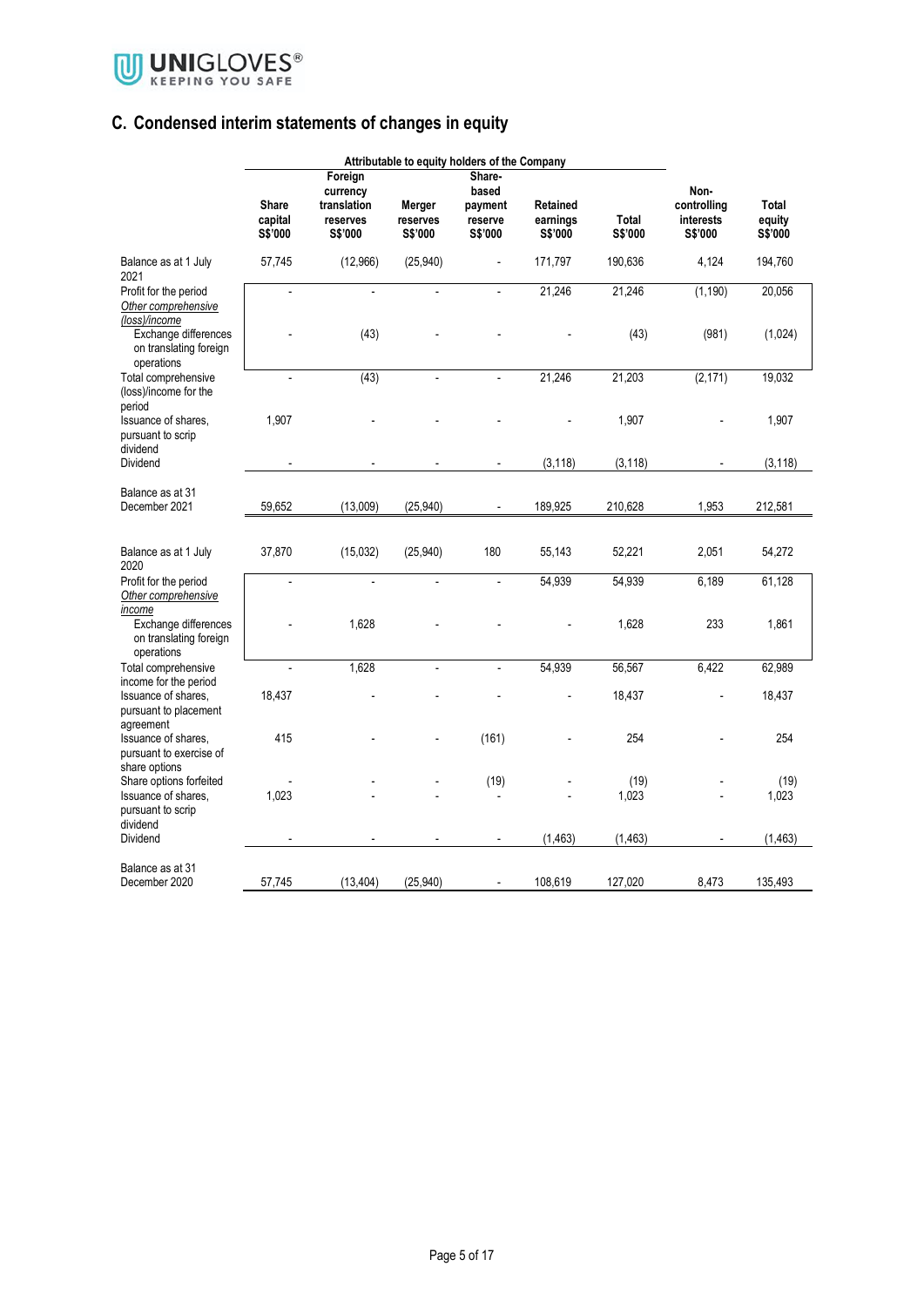

## **C. Condensed interim statements of changes in equity (continued)**

|                                                                                                           | Company                            |                                                  |                                        |                     |  |  |
|-----------------------------------------------------------------------------------------------------------|------------------------------------|--------------------------------------------------|----------------------------------------|---------------------|--|--|
|                                                                                                           | <b>Share</b><br>Capital<br>S\$'000 | Share-based<br>payment reserve<br><b>S\$'000</b> | <b>Retained</b><br>earnings<br>S\$'000 | Total<br>S\$'000    |  |  |
| Balance as at 1 July 2021<br>Loss for the period, representing total<br>comprehensive loss for the period | 57,745                             |                                                  | 53,451<br>(1,510)                      | 111,196<br>(1, 510) |  |  |
| Issuance of shares, pursuant to scrip dividend<br>Dividend                                                | 1,907                              |                                                  | (3, 118)                               | 1,907<br>(3, 118)   |  |  |
| Balance as at 31 December 2021                                                                            | 59,652                             |                                                  | 48,823                                 | 108,475             |  |  |
| Balance as at 1 July 2020                                                                                 | 37,870                             | 180                                              | 12,039                                 | 50,089              |  |  |
| Loss for the period, representing total<br>comprehensive loss for the period                              |                                    |                                                  | (4,730)                                | (4,730)             |  |  |
| Issuance of shares, pursuant to placement<br>agreement                                                    | 18,437                             |                                                  |                                        | 18,437              |  |  |
| Issuance of shares, pursuant to exercise of<br>share options                                              | 415                                | (161)                                            |                                        | 254                 |  |  |
| Share option forfeited                                                                                    |                                    | (19)                                             |                                        | (19)                |  |  |
| Issuance of shares, pursuant to scrip dividend                                                            | 1,023                              |                                                  |                                        | 1,023               |  |  |
| Dividend                                                                                                  |                                    |                                                  | (1, 463)                               | (1.463)             |  |  |
| Balance as at 31 December 2020                                                                            | 57,745                             |                                                  | 5,846                                  | 63.591              |  |  |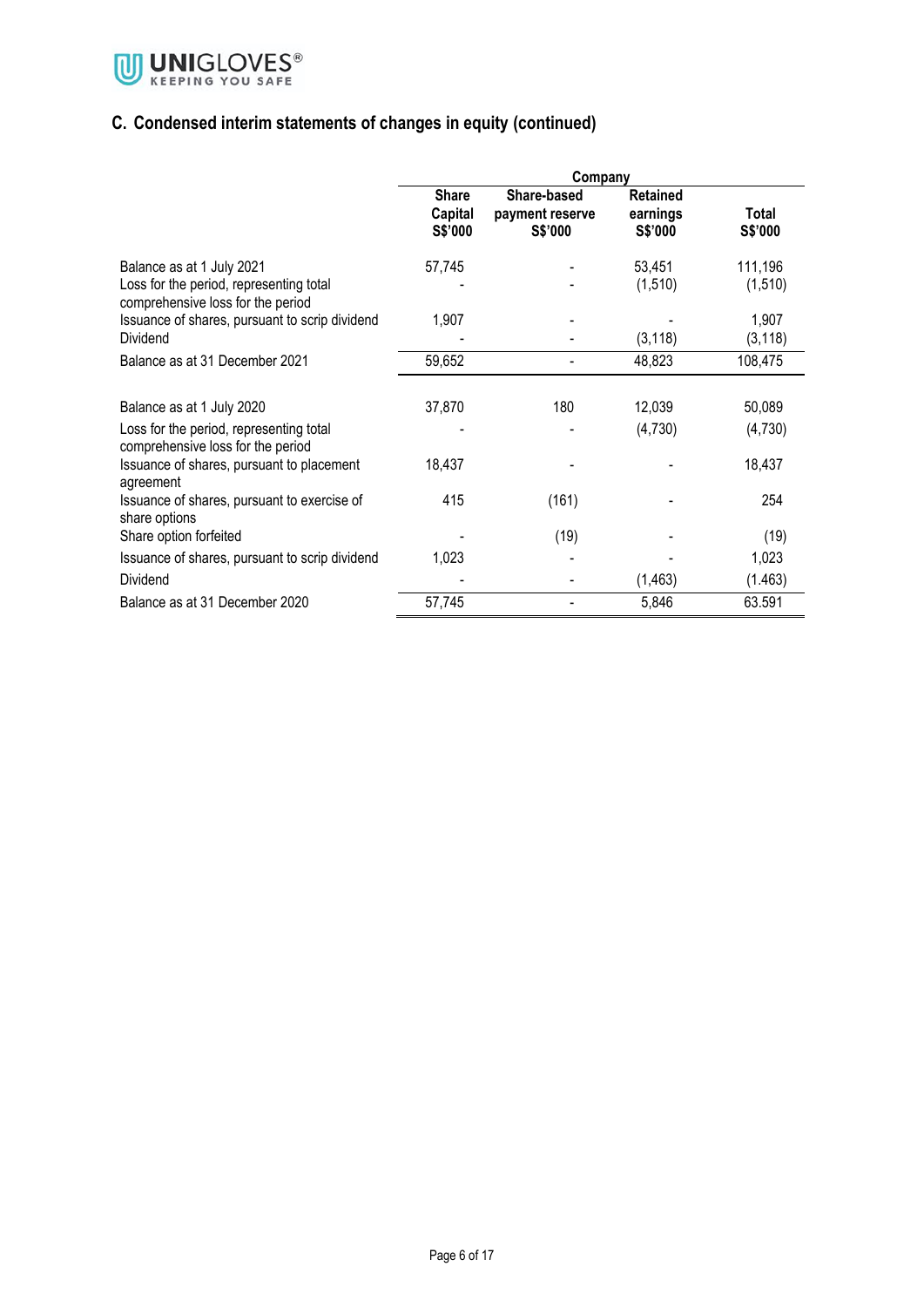

### **D. Condensed interim consolidated statement of cash flows**

|                                                                                                | <b>Note</b> | <b>Six Months Ended</b> |                  |
|------------------------------------------------------------------------------------------------|-------------|-------------------------|------------------|
|                                                                                                |             | 31-Dec-21               | 31-Dec-20        |
|                                                                                                |             | <b>1H FY22</b>          | <b>1H FY21</b>   |
|                                                                                                |             | S\$'000                 | S\$'000          |
| <b>Operating activities</b>                                                                    |             |                         |                  |
| Profit before income tax                                                                       |             | 25,911                  | 82,049           |
| Adjustments for:                                                                               |             |                         |                  |
| Amortisation of intangible assets                                                              |             | 10<br>66                | 9<br>137         |
| Property, plant and equipment written off<br>Gain on disposal of property, plant and equipment |             |                         |                  |
| Depreciation of property, plant and equipment                                                  |             | 1,453                   | (7)<br>1,153     |
| Loss allowance on trade receivables                                                            |             | 1                       | 5                |
| Interest expense                                                                               |             | 428                     | 377              |
| Interest income                                                                                |             | (128)                   | (74)             |
| Share of loss/(profits) from equity-accounted for associates                                   |             | 527                     | (1,800)          |
| Fair value gain of derivative financial instruments                                            |             | (724)                   | (814)            |
| Unrealised exchange differences                                                                |             | 344                     | 2,276            |
| Operating cash flows before movements in working capital                                       |             | 27,888                  | 83,311           |
| Movements in working capital                                                                   |             |                         |                  |
| Inventories                                                                                    |             | 14,491                  | (23, 687)        |
| Trade and other receivables                                                                    |             | 15,525                  | (19, 861)        |
| Trade and other payables                                                                       |             | (11, 487)               | 6,987            |
| Cash generated from operations                                                                 |             | 46,417                  | 46,750           |
| Interest paid                                                                                  |             | (398)                   | (354)            |
| Income taxes paid                                                                              |             | (15, 594)               | (482)            |
| Net cash generated from operating activities                                                   |             | 30,425                  | 45,914           |
| <b>Investing activities</b>                                                                    |             |                         |                  |
| Acquisition of property, plant and equipment                                                   |             | (8,863)                 | (6,690)          |
| Addition of intangible assets                                                                  |             | (126)                   |                  |
| Dividend received                                                                              |             |                         | 682              |
| Increase in fixed deposits pledged to bank                                                     |             | (7)                     | (18)             |
| Interest received                                                                              |             | 128                     | 74               |
| Net cash used in investing activities                                                          |             | (8,868)                 | (5, 952)         |
|                                                                                                |             |                         |                  |
| <b>Financing activities</b>                                                                    |             |                         |                  |
| Drawdown of borrowings                                                                         |             | 9,710                   | 3,949            |
| Repayment of borrowings<br>Repayment of lease liabilities                                      |             | (12, 263)<br>(432)      | (27, 715)<br>159 |
| Issuance of shares pursuant to placement agreement                                             |             |                         | 18,437           |
| Exercise of share options                                                                      |             |                         | 235              |
| Dividend paid                                                                                  |             | (1, 211)                | (441)            |
| Net cash used in financing activities                                                          |             | (4, 196)                | (5,376)          |
|                                                                                                |             |                         |                  |
| Net increase in cash and cash equivalents                                                      |             | 17,361                  | 34,586           |
| Cash and cash equivalents at beginning of financial period                                     |             | 67,797                  | 8,660            |
| Cash and cash equivalents at end of financial period                                           |             | 85,158                  | 43,246           |
|                                                                                                |             |                         |                  |
| Cash and cash equivalents comprised the following:<br>Cash and bank balances                   |             | 85,809                  | 43,896           |
| Less: Fixed deposits pledged to bank                                                           |             | (651)                   | (650)            |
|                                                                                                |             | 85,158                  | 43,246           |
|                                                                                                |             |                         |                  |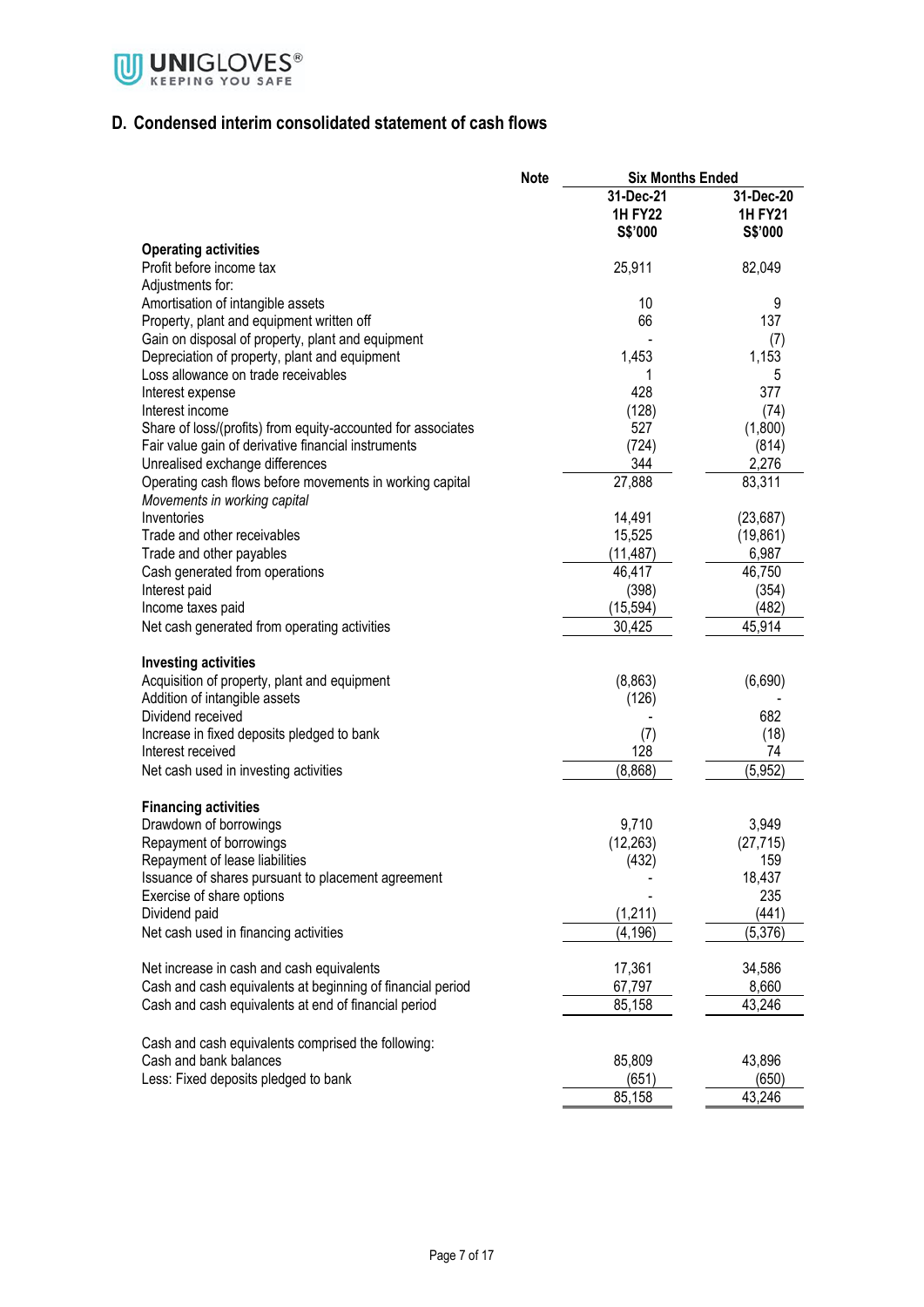

#### **E. Notes to the condensed interim consolidated financial statements**

#### **1. Corporate information**

UG Healthcare Corporation Limited (the "**Company**") (Registration Number 201424579Z) is incorporated and is domiciled in Singapore. The address of the Company's registered office is 38 Beach Road, #29–11 South Beach Tower, Singapore 189767 and is listed on the Catalist Board of the Singapore Exchange Securities Trading Limited (the "**SGX-ST**"). These condensed interim consolidated financial statements as at and for the six months ended 31 December 2021 comprise the Company and its subsidiaries (collectively, the "**Group**").

The principal activity of the Company is that of investment holding.

The principal activities of the Group are manufacturing and trading of gloves and other medical disposables products such as latex examination gloves, nitrile examination gloves and other ancillary products.

#### **2. Basis of preparation**

The condensed interim financial statements for the six months ended 31 December 2021 have been prepared in accordance with SFRS(I) 1-34 Interim Financial Reporting issued by the Accounting Standards Council Singapore. The condensed interim financial statements do not include all the information required for a complete set of financial statements. However, selected explanatory notes are included to explain events and transactions that are significant to an understanding of the changes in the Group's financial position and performance of the Group since the last annual financial statements for the year ended 30 June 2021. The accounting policies adopted are consistent with those of the previous financial year which were prepared in accordance with SFRS(I)s, except for the adoption of new and amended standards as set out in Note 2.1. The condensed interim financial statements are presented in Singapore dollar which is the Company's functional currency.

#### **2.1 New and amended standards adopted by the Group**

A number of amendments to Standards have become applicable for the current reporting period. The Group did not have to change its accounting policies or make retrospective adjustments as a result of adopting those standards.

#### **2.2 Use of judgements and estimates**

In preparing the condensed interim financial statements, management has made judgements, estimates and assumptions that affect the application of accounting policies and the reported amounts of assets and liabilities, income and expense. Actual results may differ from these estimates.

The significant judgements made by management in applying the Group's accounting policies and the key sources of estimation uncertainty were the same as those that applied to the consolidated financial statements as at and for the year ended 30 June 2021.

Estimates and underlying assumptions are reviewed on an ongoing basis. Revisions to accounting estimates are recognised in the period in which the estimates are revised and in any future periods affected.

Management is of the opinion that there are no critical judgements made in applying the Group's accounting policies and no assumptions and estimation of uncertainties that have a significant risk of resulting in a material adjustment.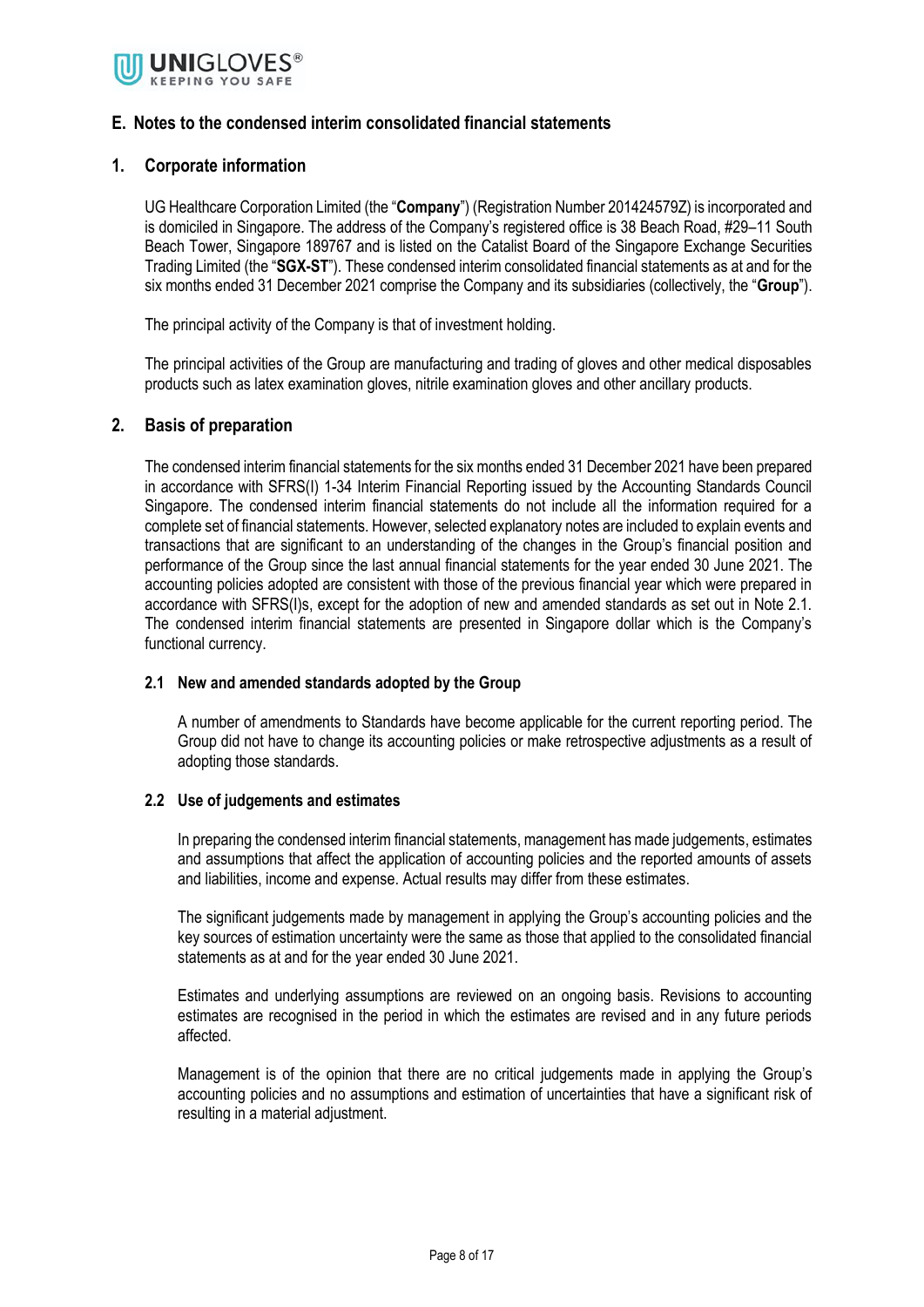

#### **3. Seasonal operations**

The Group's businesses are not affected significantly by seasonal or cyclical factors during the financial period.

#### **4. Segment and revenue information**

*Reportable segment revenues, profit or loss, assets and liabilities and other material items*

The revenue is derived from the sale of goods which is recognised based on point in time.

|                                                        | 31-Dec-21<br><b>1H FY22</b><br>S\$'000 | 31-Dec-20<br><b>1H FY21</b><br>S\$'000 | Increase/<br>(Decrease)<br>% |
|--------------------------------------------------------|----------------------------------------|----------------------------------------|------------------------------|
| <b>Revenue</b>                                         |                                        |                                        |                              |
| Total revenue for reportable segments                  | 238,324                                | 355,998                                | (33.1)                       |
| Elimination of inter-segment revenue                   | (121, 046)                             | (196, 581)                             | (38.4)                       |
|                                                        | 117,278                                | 159,417                                | (26.4)                       |
| <b>Profit or Loss</b>                                  |                                        |                                        |                              |
| Total profit reportable segments                       | 26,438                                 | 80,249                                 | (67.1)                       |
| Share of (loss)/profit of associate                    | (527)                                  | 1,800                                  | N.M.                         |
| Profit before income tax                               | 25,911                                 | 82,049                                 | (68.4)                       |
| <b>Assets</b>                                          |                                        |                                        |                              |
| Total assets for reportable segments                   | 249,916                                | 191,837                                | 30.3                         |
| Investments in associate                               | 6,668                                  | 5,996                                  | 11.2                         |
| Total assets                                           | 256,584                                | 197,833                                | 29.7                         |
| <b>Liabilities</b>                                     |                                        |                                        |                              |
| Total liabilities for reportable segments              | 44,003                                 | 62,340                                 | (29.4)                       |
| <b>Total liabilities</b>                               | 44,003                                 | 62,340                                 | (29.4)                       |
| <u>By product segments</u>                             |                                        |                                        |                              |
|                                                        | 31-Dec-21                              | 31-Dec-20                              | Increase/                    |
|                                                        | <b>1H FY22</b>                         | <b>1H FY21</b>                         | (Decrease)                   |
|                                                        | S\$'000                                | S\$'000                                | %                            |
| <b>Revenue</b>                                         |                                        |                                        |                              |
| Latex examination gloves<br>Nitrile examination gloves | 49,880<br>64,392                       | 69,077<br>83,700                       | (27.8)<br>(23.1)             |
| Other ancillary products                               | 3,006                                  | 6,640                                  | (54.7)                       |
| Total                                                  | 117,278                                | 159,417                                | (26.4)                       |
|                                                        |                                        |                                        |                              |
| <b>Gross profit</b>                                    |                                        |                                        |                              |
| Latex examination gloves                               | 19,836                                 | 45,718                                 | (56.6)                       |
| Nitrile examination gloves                             | 24,330                                 | 51,043                                 | (52.3)                       |
| Other ancillary products                               | 384                                    | 2,467                                  | (84.4)                       |
| Total                                                  | 44,550                                 | 99,228                                 | (55.1)                       |
| Gross profit margin                                    | $\%$                                   | $\%$                                   |                              |
| Latex examination gloves                               | 39.8                                   | 66.2                                   |                              |
| Nitrile examination gloves                             | 37.8                                   | 61.0                                   |                              |
| Other ancillary products                               | 12.8                                   | 37.2                                   |                              |
| Overall                                                | 38.0                                   | 62.2                                   |                              |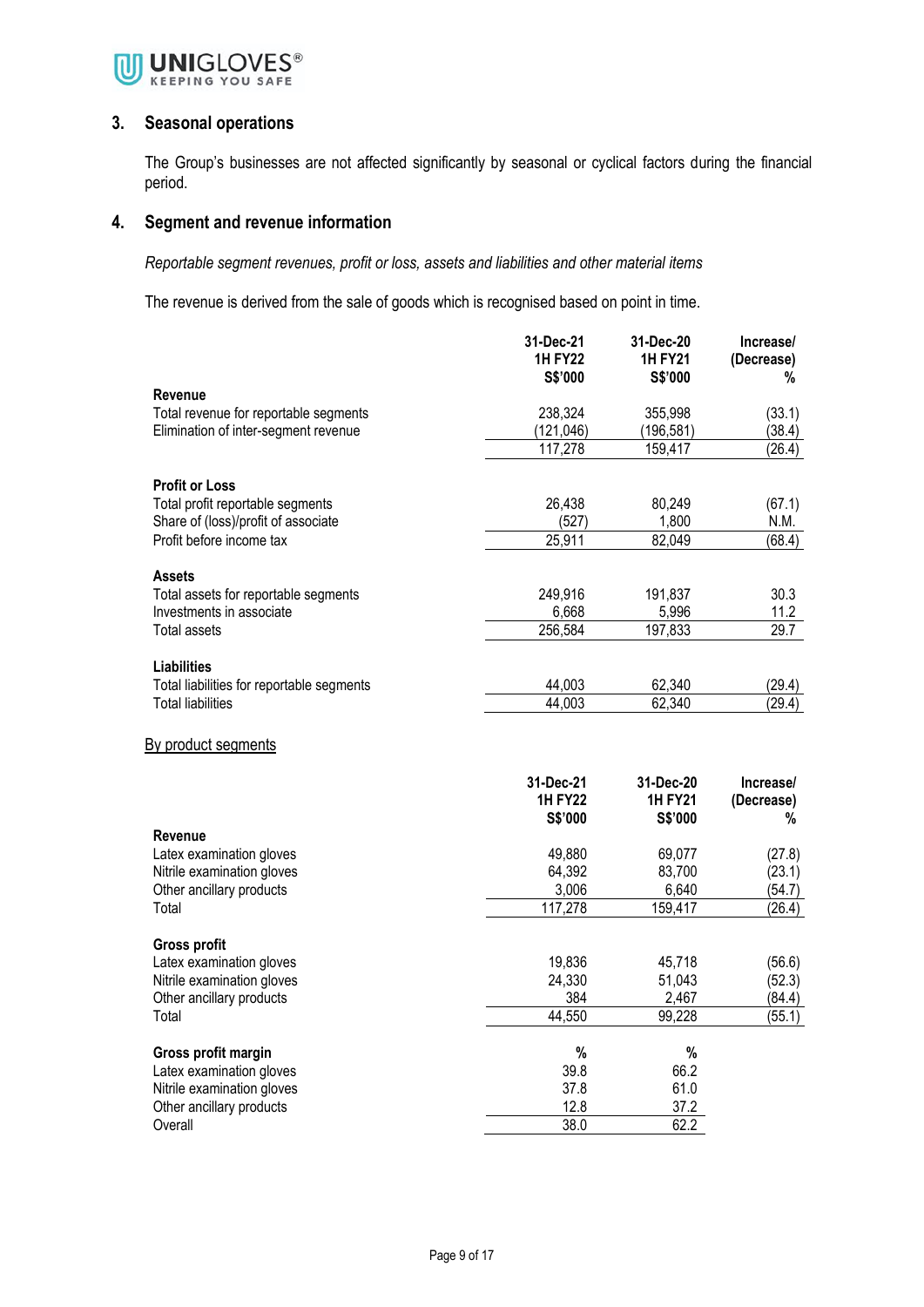

#### By geographical locations

|               | 31-Dec-21<br><b>1H FY22</b> | 31-Dec-20<br><b>1H FY21</b> | Increase/<br>(Decrease) |  |
|---------------|-----------------------------|-----------------------------|-------------------------|--|
|               | S\$'000                     | S\$'000                     | %                       |  |
| Revenue       |                             |                             |                         |  |
| Europe        | 50,576                      | 69,516                      | (27.2)                  |  |
| North America | 13,813                      | 10,598                      | 30.3                    |  |
| South America | 21,128                      | 42,255                      | (50.0)                  |  |
| Africa        | 8,081                       | 7,218                       | 12.0                    |  |
| Asia          | 21,284                      | 23,305                      | (8.7)                   |  |
| Others        | 2,396                       | 6,525                       | (63.3)                  |  |
| Total         | 117,278                     | 159,417                     | (26.4)                  |  |

#### Locations of non-current assets

|                           | 31-Dec-21<br><b>1H FY22</b><br>S\$'000 | 30-Jun-21<br><b>FY21</b><br>S\$'000 | Increase/<br>(Decrease)<br>% |
|---------------------------|----------------------------------------|-------------------------------------|------------------------------|
| <b>Non-current assets</b> |                                        |                                     |                              |
| Europe                    | 6,196                                  | 6,964                               | (11.0)                       |
| North America             | 706                                    | 960                                 | (26.5)                       |
| South America             | 4,162                                  | 4,699                               | (11.4)                       |
| Africa                    | 2.496                                  | 1,353                               | 84.5                         |
| Asia                      | 53,791                                 | 52,827                              | 1.8                          |
| Total                     | 67,351                                 | 66,803                              | 0.8                          |

#### **5. Financial assets and financial liabilities**

Set out of below is an overview of the financial assets and financial liabilities of the Group as at 31 December 2021 and 30 June 2021:

|                                                       | The Group                                    |         | <b>The Company</b>   |                      |
|-------------------------------------------------------|----------------------------------------------|---------|----------------------|----------------------|
|                                                       | 31-Dec-21<br>30-Jun-21<br>S\$'000<br>S\$'000 |         | 31-Dec-21<br>S\$'000 | 30-Jun-21<br>S\$'000 |
| <b>Financial assets</b>                               |                                              |         |                      |                      |
| Trade and other receivables (excluding<br>prepayment) | 41,079                                       | 56.842  | 327                  | 246                  |
| Cash and cash equivalents                             | 85,809                                       | 68,441  | 4.177                | 11,446               |
| Amounts due from subsidiaries                         |                                              |         | 51,358               | 51,619               |
| Financial assets measured at amortised cost           | 126,888                                      | 125,283 | 55,862               | 63,311               |
| <b>Financial liabilities</b>                          |                                              |         |                      |                      |
| Trade and other payables                              | 23,268                                       | 34.755  | 1,891                | 6,605                |
| Bank borrowings                                       | 12,707                                       | 15,260  |                      |                      |
| Lease liabilities                                     | 1,452                                        | 1,483   |                      |                      |
| Financial liabilities measured at amortised cost      | 37,427                                       | 51,498  | 1,891                | 6,605                |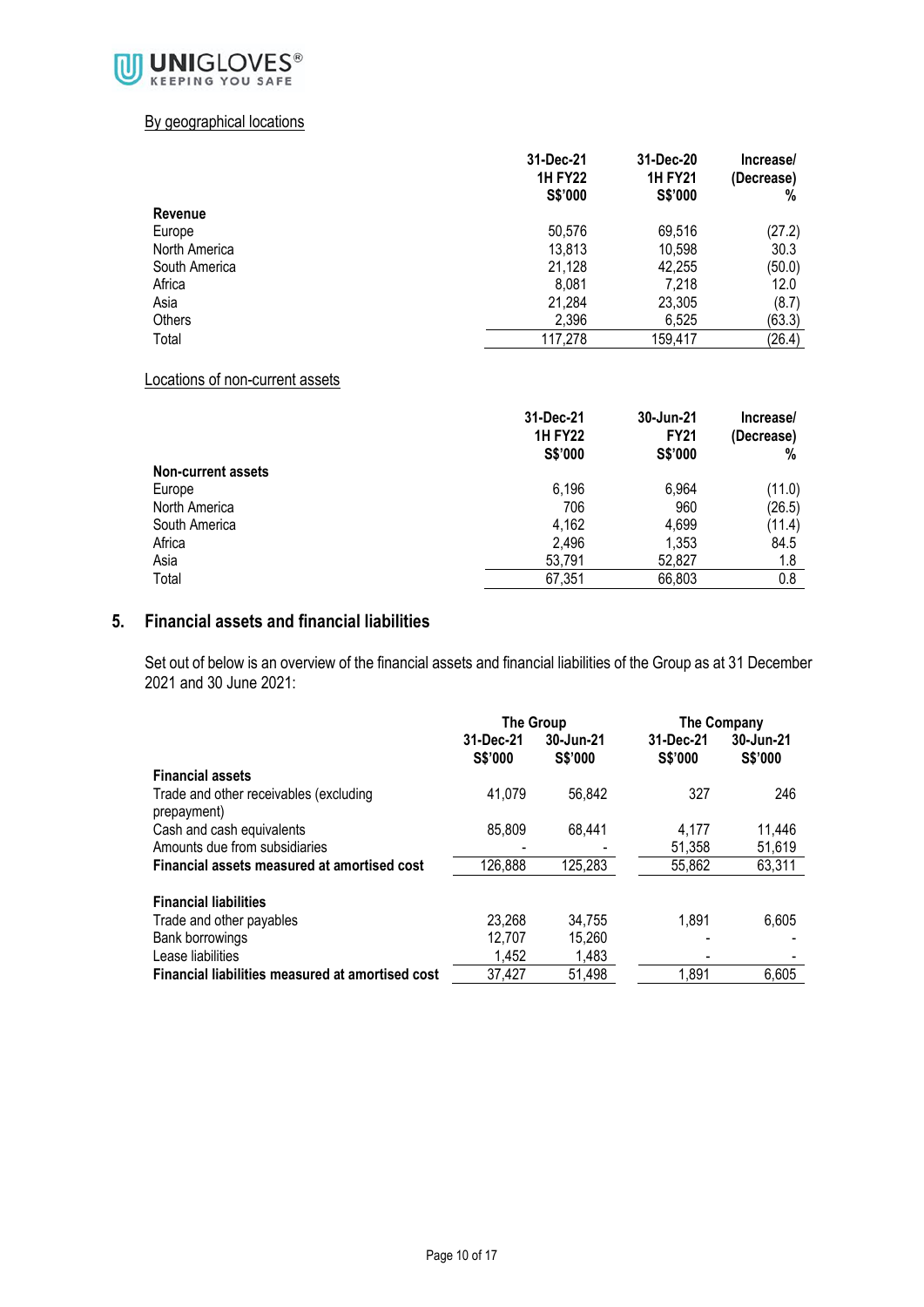

#### **6. Profit before taxation**

#### *6.1 Significant items*

|                                                   | 31-Dec-21<br><b>1H FY22</b><br><b>S\$'000</b> | 31-Dec-20<br><b>1H FY21</b><br>S\$'000 |
|---------------------------------------------------|-----------------------------------------------|----------------------------------------|
| <b>Income</b>                                     |                                               |                                        |
| Interest income                                   | 128                                           | 74                                     |
| Gain on disposal of property, plant and equipment |                                               |                                        |
| <b>Expenses</b>                                   |                                               |                                        |
| Interest expenses                                 | 428                                           | 377                                    |
| Depreciation                                      | 1,453                                         | 1,153                                  |
| Property, plant and equipment written off         | 66                                            | 137                                    |
| Amortisation of intangible assets                 | 10                                            | 9                                      |
| Loss allowance on trade receivables               |                                               | 5                                      |
| Foreign exchange loss                             | 1,229                                         | 1,509                                  |

*Note*

*\* Foreign exchange gain/loss includes net realised and unrealised foreign exchange gain/loss and fair value gain/loss on financial derivatives that are used mainly for hedging purposes.*

#### *6.2 Related party transactions*

During the year, in addition to those disclosed elsewhere in these financial statements, the Groups entities entered into the following transactions with related parties:

|                     | 31-Dec-21      | 31-Dec-20      |  |
|---------------------|----------------|----------------|--|
|                     | <b>1H FY22</b> | <b>1H FY21</b> |  |
|                     | S\$'000        | <b>S\$'000</b> |  |
| Sales to associates | 11,689         | 18,228         |  |
|                     |                |                |  |

#### **7. Taxation**

**8. Dividends**

The Group calculates the period income tax expense using the tax rate that would be applicable to the expected total annual earnings. The major components of income tax expense in the condensed interim consolidated statement of profit or loss are:

|                                                                                                                            | 31-Dec-21<br><b>1H FY22</b><br>S\$'000 | 31-Dec-20<br><b>1H FY21</b><br><b>S\$'000</b> |  |
|----------------------------------------------------------------------------------------------------------------------------|----------------------------------------|-----------------------------------------------|--|
| <b>Current income tax</b><br>- Current                                                                                     | 5,855                                  | 20,921                                        |  |
| <b>Dividends</b>                                                                                                           |                                        |                                               |  |
|                                                                                                                            |                                        | <b>1H FY22</b><br>S\$'000                     |  |
| Ordinary dividend paid during the financial period:<br>Tax exempt final dividend declared for FY21 (paid in December 2021) |                                        | 2,502                                         |  |
| Tax exempt special dividend 2 declared for FY21 (paid in December 2021)                                                    |                                        | 616                                           |  |
| Total dividends paid                                                                                                       |                                        | 3,118                                         |  |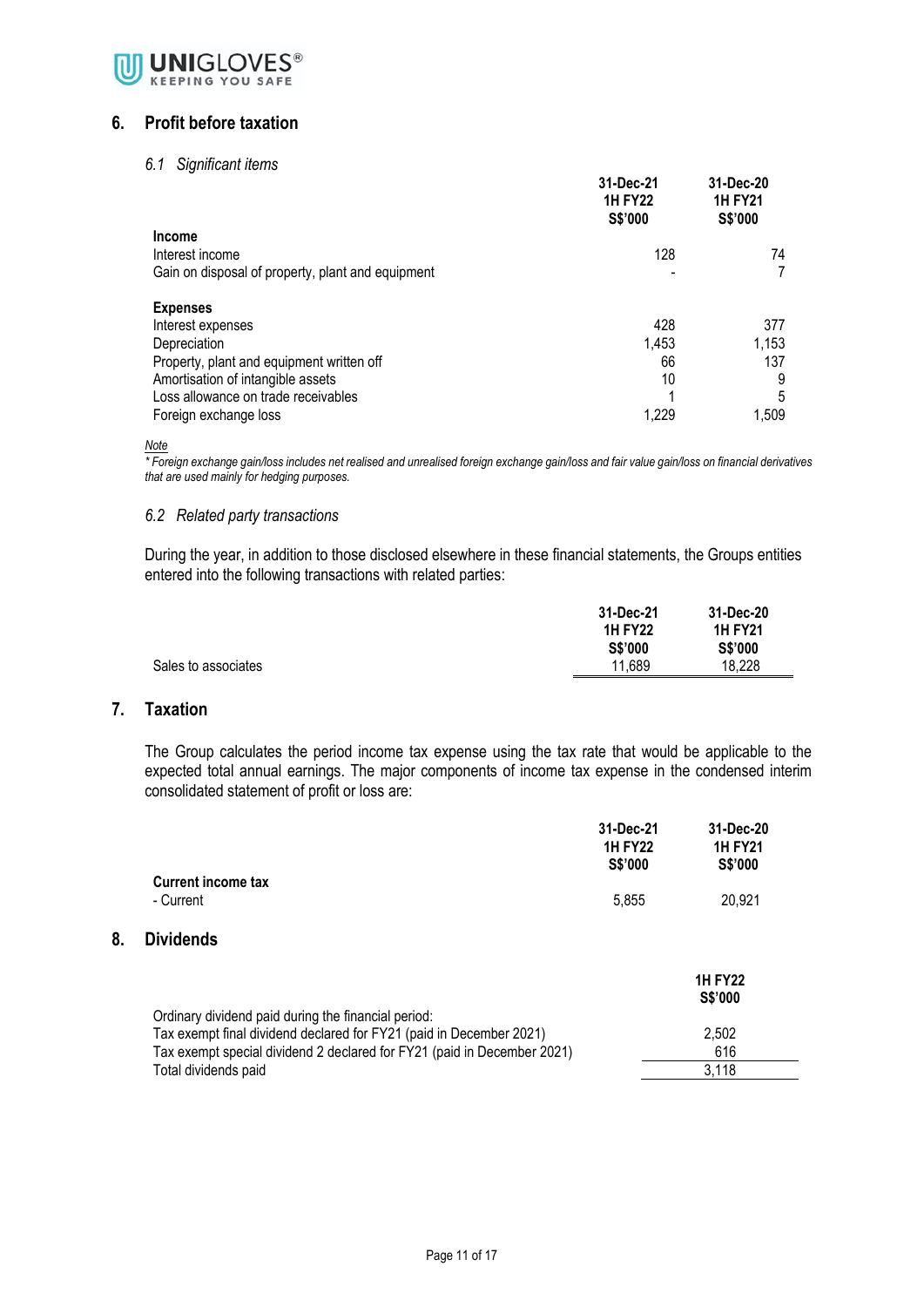

#### **9. Earnings per share**

|                                                                                                    | 31-Dec-21<br><b>1H FY22</b> | 31-Dec-20<br><b>1H FY21</b> |
|----------------------------------------------------------------------------------------------------|-----------------------------|-----------------------------|
| Earnings (S\$'000)<br>Earnings for the purpose of basic and diluted earnings per share (profit     |                             |                             |
| for the year attributable to the Company)                                                          | 21,246                      | 54,939                      |
| Number of shares<br>Weighted average number of ordinary shares for the purpose of<br>- basic share | 616,628,880                 | 606,761,079                 |
| - diluted share                                                                                    | 616,628,880                 | 606,761,079                 |
| Earnings per share (cents)<br>- basic                                                              | 3.45                        | 9.05                        |
| - diluted                                                                                          | 3.45                        | 9.05                        |

#### **10. Net asset value**

|                                                   | The Group   |             | The Company |             |
|---------------------------------------------------|-------------|-------------|-------------|-------------|
|                                                   | 31-Dec-21   | 30-Jun-21   | 31-Dec-21   | 30-Jun-21   |
| Number of ordinary shares                         | 623.825.811 | 616.258.752 | 623,825,811 | 616,258,752 |
| Total net asset value                             | 210.628     | 190.636     | 108.475     | 111.196     |
| (attributable to owners of the Company) (S\$'000) |             |             |             |             |
| Net asset value per share (cents)                 | 33.76       | 30.93       | 17.39       | 18.04       |

#### **11. Intangible assets**

|                                  | <b>1H FY22</b><br>S\$'000 | <b>FY21</b><br>S\$'000 |
|----------------------------------|---------------------------|------------------------|
| Cost:                            |                           |                        |
|                                  |                           |                        |
| Balance at beginning of period   | 344                       | 325                    |
| Addition                         | 126                       | 17                     |
| Exchange difference              | (2)                       | 2                      |
| Balance at end of period         | 468                       | 344                    |
| <b>Accumulated amortisation:</b> |                           |                        |
| Balance at beginning of period   | (81)                      | (63)                   |
| Amortisation                     | (10                       | (18)                   |
| Balance at end of period         | (91)                      | (81)                   |
|                                  | <b>1H FY22</b>            | <b>FY21</b>            |
|                                  | S\$'000                   | S\$'000                |
| <b>Business license</b>          | 184                       | 184                    |
| Computer software                | 161                       | 42                     |
| Customer base                    | 32                        | 37                     |
| Balance at end of period         | 377                       | 263                    |

### **12. Property, plant and equipment**

During the financial period ended 31 December 2021, the Group acquired property, plant and equipment for an amounting of S\$8,863,000 (31 December 2020: S\$6,690,000), and disposed and wrote off assets amounting to S\$66,000 (31 December 2020: S\$137,000).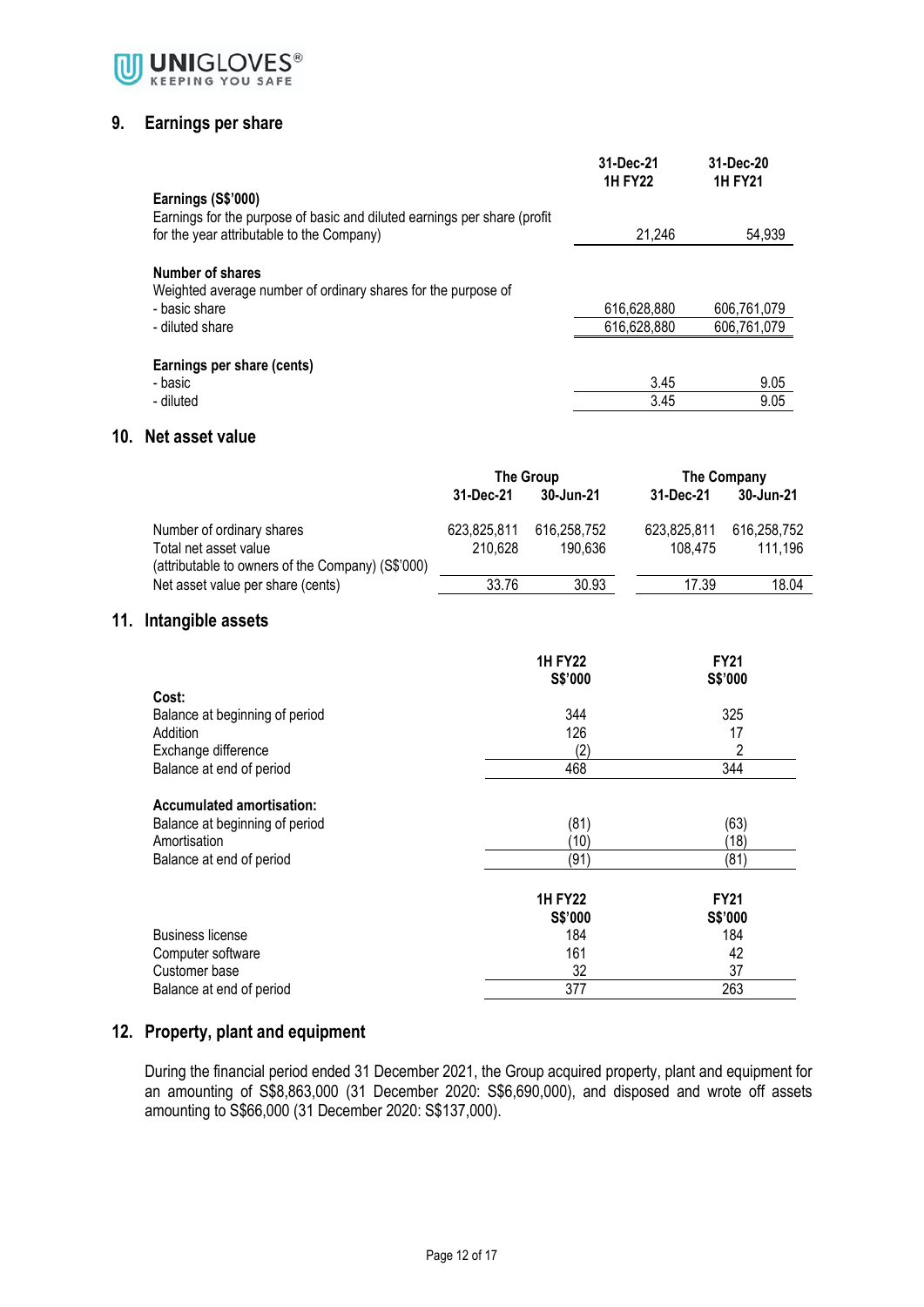

#### **13. Borrowings**

|                                                       | 31-Dec-2021                      |                                    | 30-Jun-2021                      |                             |
|-------------------------------------------------------|----------------------------------|------------------------------------|----------------------------------|-----------------------------|
|                                                       | <b>Secured</b><br><b>S\$'000</b> | <b>Unsecured</b><br><b>S\$'000</b> | <b>Secured</b><br><b>S\$'000</b> | Unsecured<br><b>S\$'000</b> |
| Amount repayable in one year or less, or on<br>demand | 6.618                            |                                    | 9,957                            |                             |
| Amount repayable after one year                       | 6,089                            | $\overline{\phantom{a}}$           | 5.303                            | $\,$                        |
| Total borrowings                                      | 12,707                           | ٠                                  | 15,260                           | $\,$                        |

Details of collaterals

As at 31 December 2021 and 30 June 2021, the borrowings of the Group were secured by:

- (i) motor vehicles;
- (ii) debentures over certain production lines;
- (iii) charge on certain leasehold land and building of a subsidiary;
- (iv) fixed deposits pledged as collateral
- (v) corporate guarantees; and
- (vi) keyman insurance

#### **14. Share capital**

|                                                                                               | <b>Group and Company</b><br>No. of share |                |  |
|-----------------------------------------------------------------------------------------------|------------------------------------------|----------------|--|
|                                                                                               | (000)                                    | <b>S\$'000</b> |  |
| Issuance and paid-up share capital as at 30 June 2021                                         | 616.258.752                              | 57.744.771     |  |
| Issuance of shares pursuant to the UG Healthcare Scrip Dividend Scheme on<br>23 December 2021 | 7.567.059                                | 1.906.898      |  |
| Issuance and paid-up share capital as at 31 December 2021                                     | 623,825,811                              | 59,651,669     |  |

The Company had no outstanding convertibles, treasury shares and subsidiary holdings as at 31 December 2021 and 31 December 2020.

#### **15. Acquisition of subsidiary**

The Group had no such acquisitions during 1H FY22.

#### **16 Subsequent events**

There are no known subsequent events which led to adjustments to this set of interim financial statements.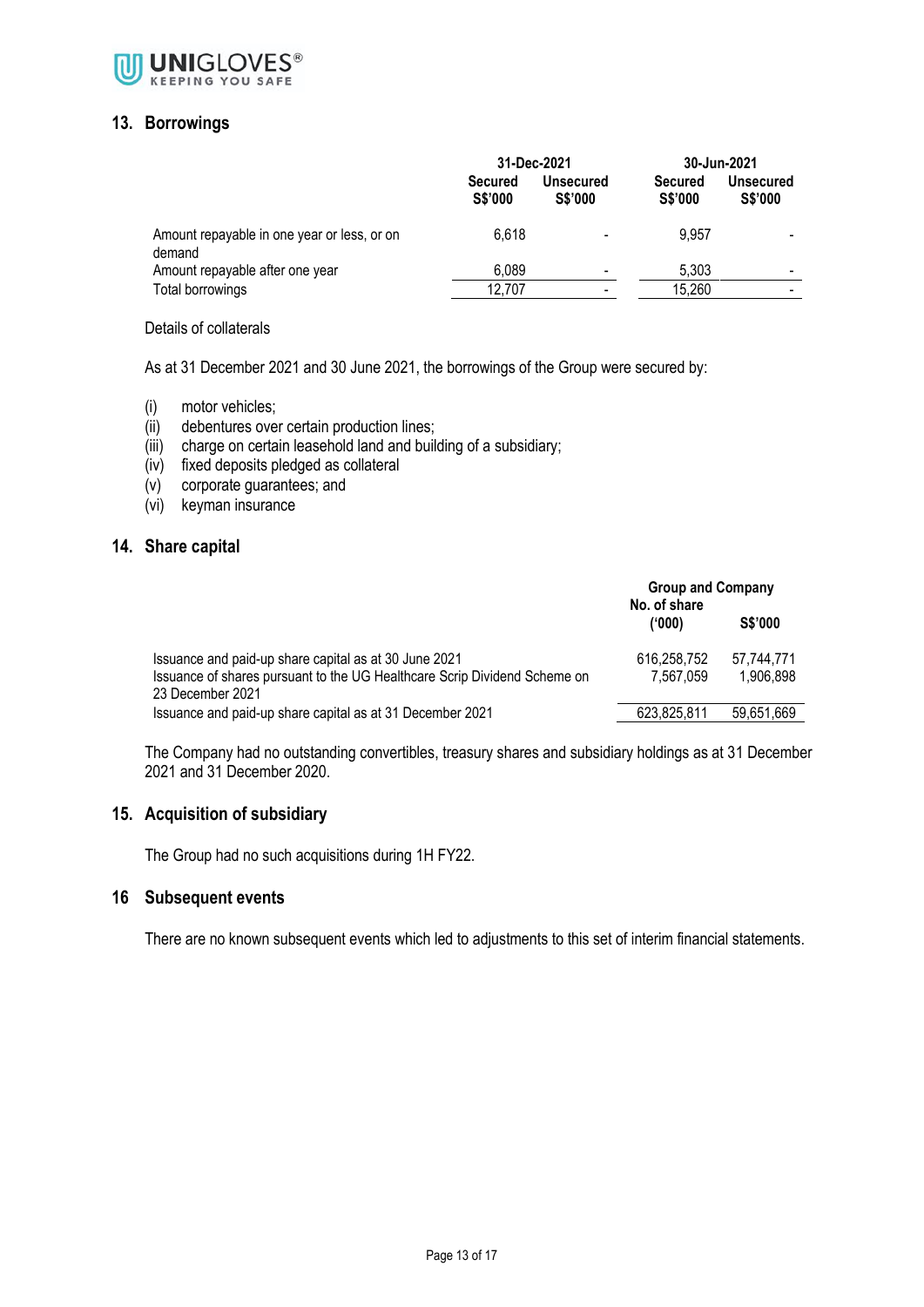

#### **F. Other information required by Catalist Rules Appendix 7C**

#### **1. Review**

The condensed consolidated statement of financial position of UG Healthcare Corporation Limited and its subsidiaries as at 31 December 2021 and the related condensed consolidated profit or loss and other comprehensive income, condensed consolidated statement of changes in equity and condensed consolidated statement of cash flows for the six months period and certain explanatory notes have not been audited or reviewed.

#### **2. Review of performance of the Group**

Revenue for all business segments have decreased in the financial period ended 31 December 2021 ("**1H FY22**") as compared to the financial period ended 31 December 2020 ("**1H FY21**"). This was mainly due to the decrease in the average selling price ("**ASP**") of gloves, delays in shipment to the key markets, customers' preference to hold lower inventory in view of the downtrend in ASP, as well as lower production volume in 1H FY22, particularly during the months from July to September 2021, resulting from the temporary closure of the Group's manufacturing facilities and the mandated 60% workforce capacity. Revenue for latex examination gloves, nitrile examination gloves and other ancillary products have decreased by 27.8%, 23.1% and 54.7%, respectively, in 1H FY22 as compared to 1H FY21 mainly due to the reasons described above. The Group's revenue decreased by approximately S\$42.1 million or 26.4% from S\$159.4 million in 1H FY21 to S\$117.3 million in 1H FY22.

Gross profit decreased by approximately S\$54.6 million or 55.1% from S\$99.2 million in 1H FY21 to S\$44.6 million in 1H FY22. This was mainly due to higher cost of sales, which increased by S\$12.5 million or 20.8% from S\$60.2 million in 1H FY21 to S\$72.7 million in 1H FY22, in tandem with the increase in fixed overheads on the back of the increase in manufacturing capacity, as well as the reduction in the ASP of gloves. Correspondingly, the gross profit margin of the Group decreased from 62.2% in 1H FY21 to 38.0% in 1H FY22 as ASP declined across the Group's products.

Other income remained fairly stable at approximately S\$0.2 million in both 1H FY22 and 1H FY21. The Group's other expenses decreased from S\$1.7 million in 1H FY21 to S\$1.3 million in 1H FY22. The main component of the other expenses is the loss from foreign exchange. Brazilian Real being the functional currency of subsidiary in Brazil has been very volatile against US dollar, as well as the volatility of the Renminbi and British Pound against US dollar, where the Renminbi and British Pound being the functional currency of subsidiaries in China and UK.

Operating expenses remained stable. It recorded a decrease of 3.2%, from S\$17.1 million in 1H FY21 to S\$16.5 million in 1H FY22. Finance cost increased by S\$51,000 from S\$0.38 million in 1H FY21 to S\$0.43 million in 1H FY22 due to increase in long-term borrowings for construction of new factory and new production lines.

Share of profits/ losses from associates decreased from a profit of S\$1.8 million in 1H FY21 to a loss of S\$0.5 million in 1H FY22 due to losses reported by German and USA associates resulting from decrease in the ASP of gloves. After taking into account the tax expenses and minority interests, the Group's net profit attributable to the shareholders decreased from S\$54.9 million in 1H FY21 to S\$21.2 million in 1H FY22.

The Group's net asset value increased from S\$190.6 million as at 30 June 2021 to S\$210.6 million as at 31 December 2021. Similarly, net asset value increased from 30.93 Singapore cents as at 30 June 2021 to 33.76 Singapore cents as at 31 December 2021.

Non-current assets increased by approximately S\$0.6 million from S\$66.8 million as at 30 June 2021 to S\$67.4 million as at 31 December 2021 mainly due to increase in acquisition of property, plant and equipment of S\$6.8 million which mainly pertains to the construction of new factory and new production lines, partially offset by decrease in deferred tax assets of S\$5.4 million and decrease in associates of S\$1.0 mil.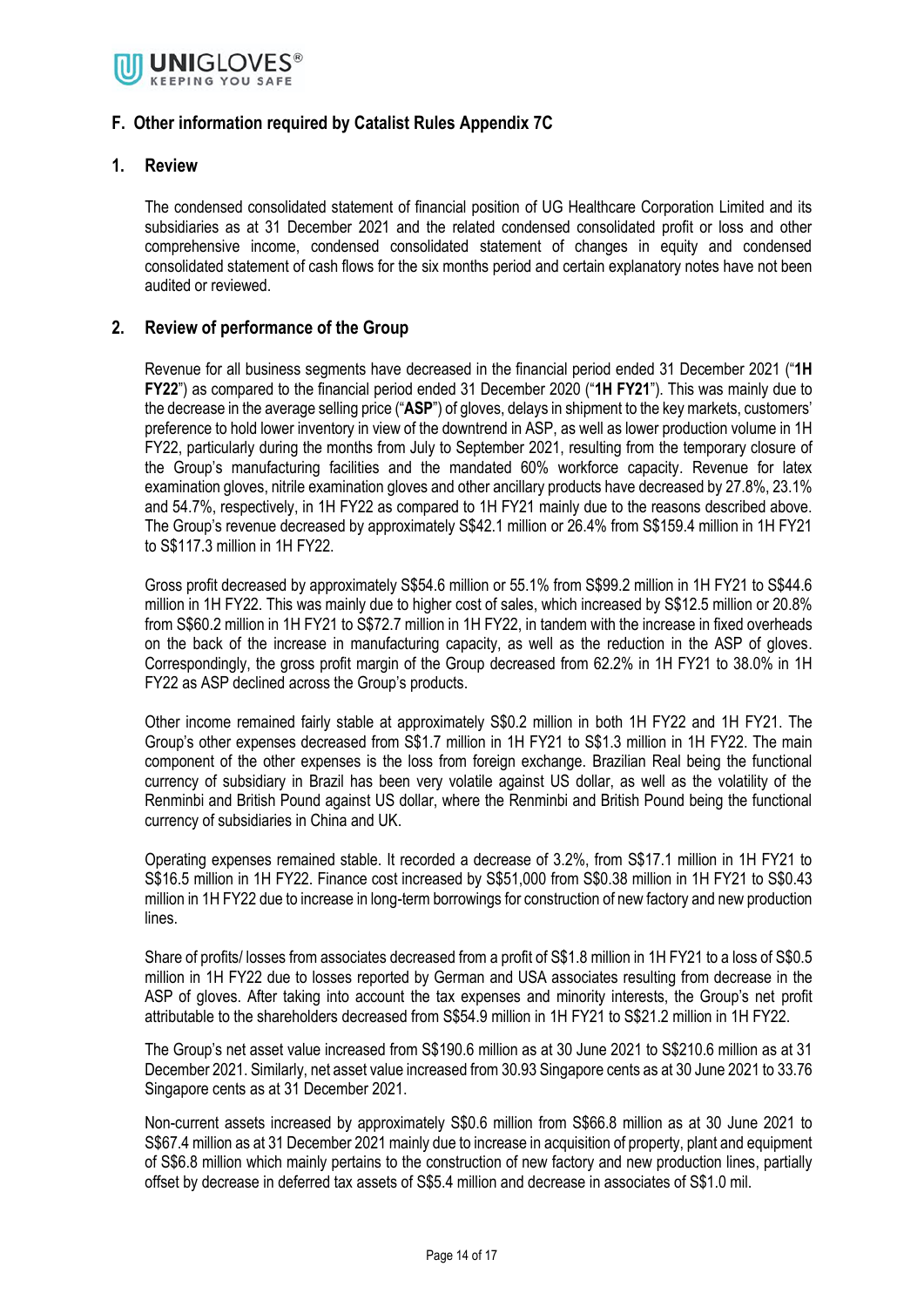

Current assets decreased by approximately S\$12.3 million from S\$201.5 million as at 30 June 2021 to S\$189.2 million as at 31 December 2021, mainly due to:

- Decrease in trade and other receivables by S\$15.5 million from S\$60.6 million as at 30 June 2021 to S\$45.1 million as at 31 December 2021 due to lower average selling price to customers and thus lower revenue; and
- Decrease in inventories of S\$14.5 million from S\$72.4 million as at 30 June 2021 to S\$57.9 million as at 31 December 2021; partially offset by
- Increase in cash and bank balances of S\$17.4 million from S\$68.4 million as at 30 June 2021 to S\$85.8 million as at 31 December 2021.

Non-current liabilities increased from S\$10.6 million as at 30 June 2021 to S\$11.5 million as at 31 December 2021 mainly due to the increase in non-current borrowings of S\$0.8 million.

Current liabilities decreased by approximately S\$30.5 million from S\$63.0 million as at 30 June 2021 to S\$32.5 million as at 31 December 2021 mainly due to:

- Decrease in income tax liabilities by S\$15.3 million from S\$17.2 million as at 30 June 2021 to S\$1.9 million as at 31 December 2021 due to repayment of tax payable;
- Decrease in trade and other payables by S\$11.5 million from S\$34.8 million as at 30 June 2021 to S\$23.3 million as at 31 December 2021 due to decrease in selling price of raw materials; and
- Decrease in current borrowings by S\$3.3 million from S\$9.9 million as at 30 June 2021 to S\$6.6 million as at 31 December 2021 due to repayment of borrowings from trade facilities.

In 1H FY22, the net cash from operations amounted to S\$30.4 million taking into account of the profit before tax of S\$25.9 million, adjusted for working capital inflows of S\$18.5 million which was mainly due to decrease in inventory and trade and other receivables, as well as income tax paid of S\$15.6 million. Net cash used in investing activities amounted to S\$8.9 million due to purchases of property, plant and equipment, which was mainly for the construction of new factory and new production lines, offset by cash inflows from interest received. Net cash used in financing activities amounted to S\$4.2 million mainly due to the net repayment of borrowings from trade facilities and payment of dividends.

#### Utilisation of net proceeds

The net proceeds of approximately S\$18,388,500 from the placement completed on 21 August 2020 are intended for the following purpose:

| Amount allocated as stated in<br>Amount utilised<br>placement announcement dated<br><b>Purpose</b><br><b>18 August 2020</b> |           |                |         |                |
|-----------------------------------------------------------------------------------------------------------------------------|-----------|----------------|---------|----------------|
|                                                                                                                             | (%)       | (S\$' million) | $(\% )$ | (S\$' million) |
| Capital expenditure for production<br>a)<br>capacity expansion plans                                                        | $80 - 95$ | $15.6 - 16.6$  | 75      | $13.8^{(1)}$   |
| General working capital<br>b)                                                                                               | $10 - 15$ | $1.8 - 2.8$    | 10      | 1.8(2)         |
| Total:                                                                                                                      | 100       | 18.4           | 85      | 15.6           |

**Notes:**

 $(1)$  Net proceeds used for capital expenditures are mainly for the expansion of production lines to produce an additional 500 million pieces of gloves per annum and the construction of a factory building together with additional production lines for a further 1.2 billion pieces of gloves per annum.

(2) Net proceeds used for general working capital are mainly for administrative expenses incurred.

#### **3. Where a forecast, or a prospect statement, has been previously disclosed to shareholders, any variance between it and the actual results**

No forecast or prospect statement has been previously disclosed to shareholders.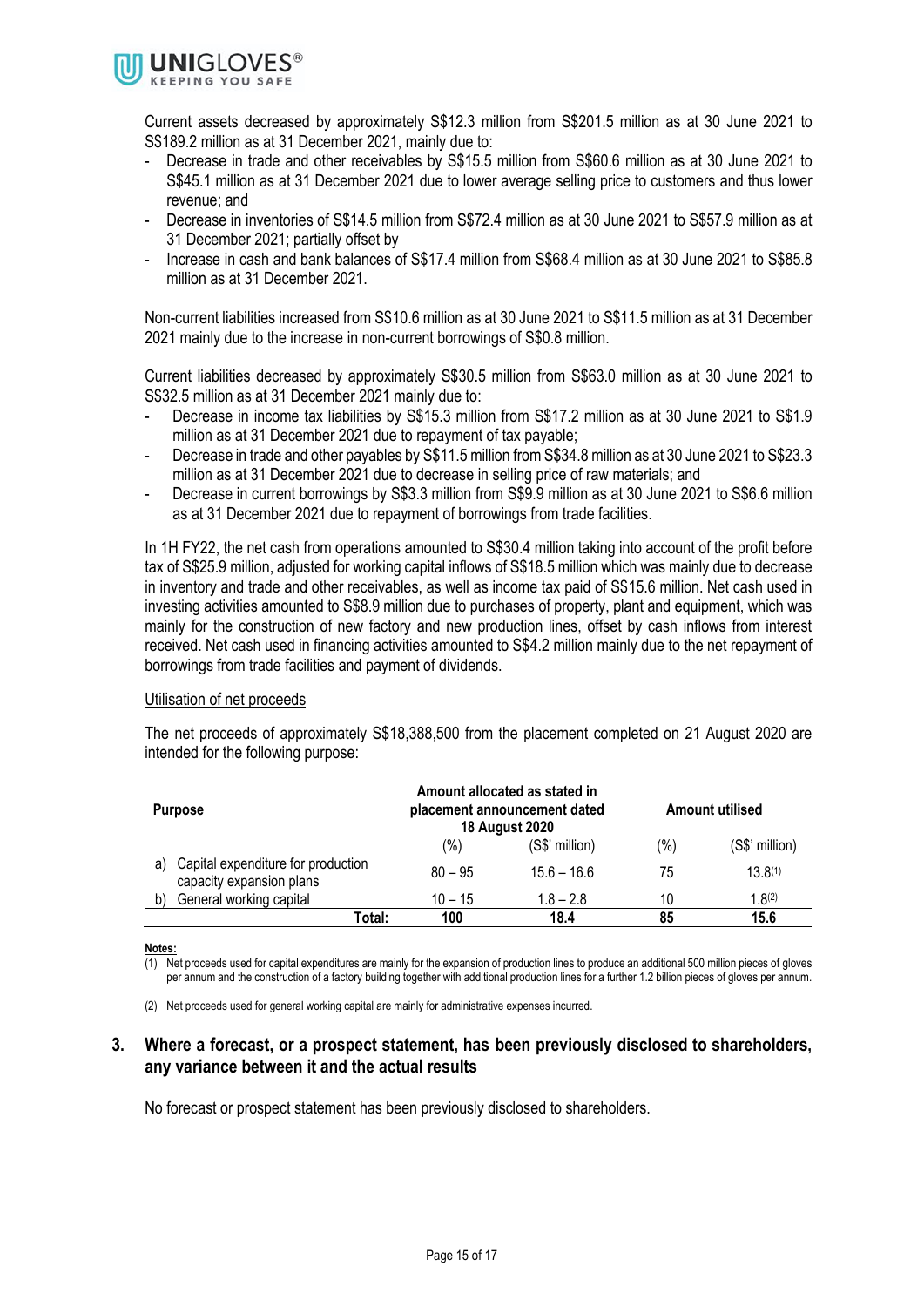

#### **4. A commentary at the date of the announcement of the significant trends and competitive conditions of the industry in which the Group operates and any known factors or events that may affect the Group in the next operating period and the next 12 months**

The average selling price of gloves has been on a steady decline since March 2021, due to the increased supply in the market and the gradual return to normality in most countries around the world. Despite this, global gloves demand has remained strong as the number of COVID-19 cases remain high in many countries, and underpinned by the heightened hygiene awareness compared to pre-COVID times.

The Group's current production capacity stands at 3.4 billion pieces of gloves per annum. The Group's new factory, which will increase production capacity by an additional 1.2 billion pieces of gloves per annum, has been delayed due to the temporary shutdown of construction activities in Malaysia between June and September 2021. As a result, the date of commencement of the new capacity has been delayed to May 2022. This additional capacity will bring the Group's total installed capacity to 4.6 billion pieces of gloves per annum.

As competition in the disposable gloves sector continues to intensify, particularly at the upstream manufacturing, the Group will place more emphasis on strengthening its proprietary 'Unigloves' market position, expanding its customer base, and broadening its product portfolio at its downstream distribution operations.

During 1H FY22, the Group diversified its product range with the launch of reusable gloves under its proprietary brand. This new range of reusable gloves ensures comprehensive hand protection against all major workplace hazards including chemical, cuts, impact, thermal and electrical hazards. This strategy allows the Group to broaden its product portfolio and further develop its downstream capabilities to maximise their potential.

The Group will continue to seek diversification in non-glove investment opportunities in the healthcare related sectors to complement its glove products that could leverage on its entrenched downstream distribution network. Meanwhile, any further expansion of capacity beyond 4.6 billion pieces of gloves per annum at its upstream manufacturing operations will be deliberated and announced when plans are finalised.

#### **5. Dividend**

Not applicable. No dividend has been declared for 1H FY22.

#### **6. If no dividend has been declared (recommended), a statement to that effect and the reason(s) for the decision**

No dividend has been declared or recommended for 1H FY22 as the Group wishes to conserve cash for expansion and growth.

#### **7. Dividend information for the corresponding period of the immediate preceding financial year**

#### Dividend declared for 1H FY21

| Name of dividend   | Special dividend              |
|--------------------|-------------------------------|
| Dividend type      | Cash                          |
| Dividend per share | S\$0.00105 per ordinary share |
| Tax rate           | Tax exempted                  |

The dividend declared during the corresponding period of the immediate preceding financial year, 1H FY21 was paid in March 2021.